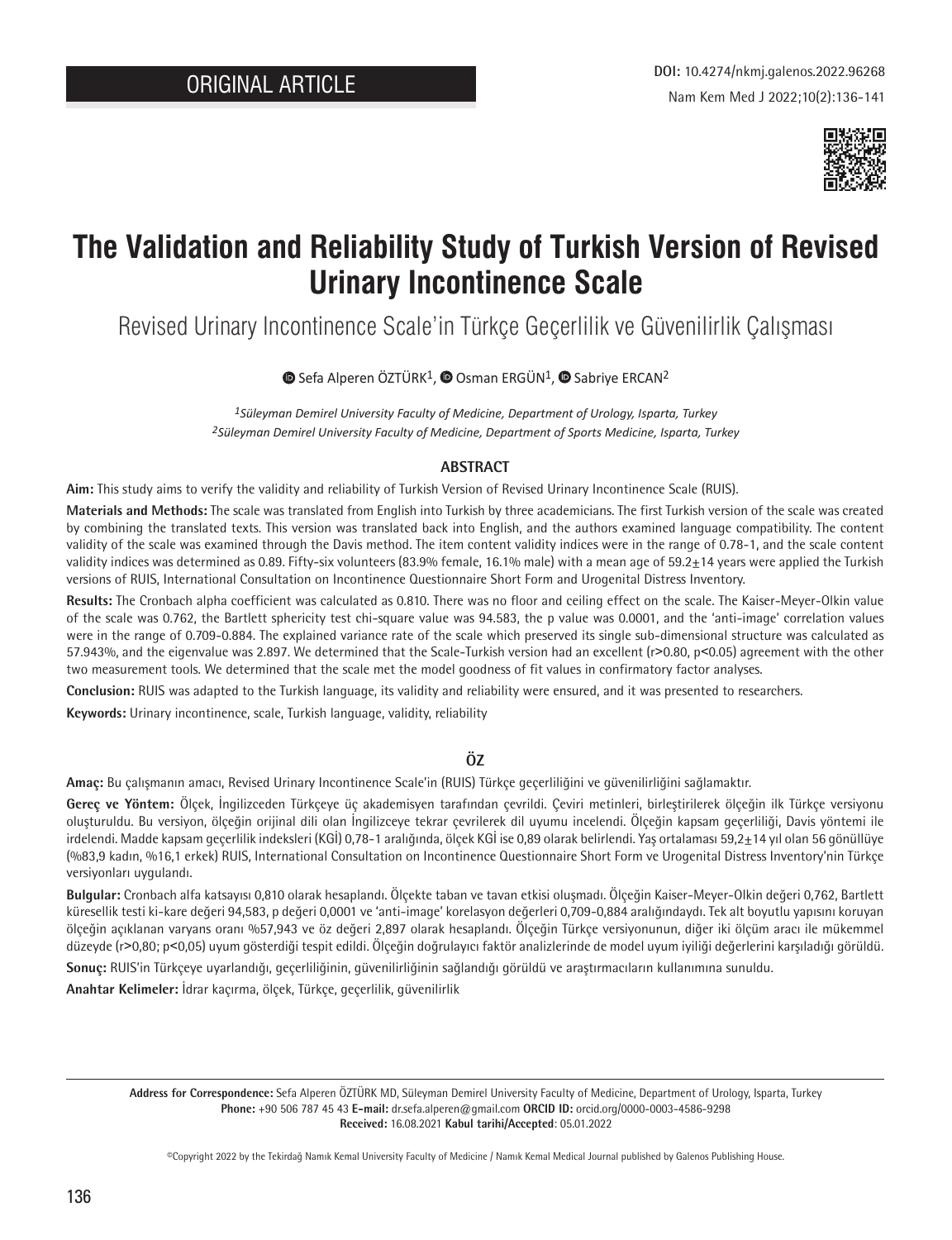## **INTRODUCTION**

Urinary incontinence (UI) is a health problem that can be seen in all age groups worldwide. UI was defined as 'the complaint of any involuntary leakage of urine' by the International Continence Society (ICS) in 2002, and this terminology was adopted in the joint statement of ICS and the International Urogynecology Association (IUGA) in 2010<sup>1,2</sup>. Current terminology studies on UI continue increasingly<sup>3</sup>. While the general prevalence of UI, which has many subtypes, mainly stress, urgency, and mixed type, varies between 25% and 45% in women and between 1% and 39% in men, its incidence increases with age<sup>4</sup>.

Rates such as 37.3% in the Middle East and North Africa, 32.2% in Europe and Central Asia, 14.2% in South Asia and 28.8% in Latin America show that UI varies according to the ethnicity, geography, and development level of the countries<sup>5</sup>. In our country, the prevalence is between 14.6% and 49.5%<sup>6-9</sup>. The fact that the prevalence rates were quite different among studies was attributed to the diversity in the questionnaires used by the authors<sup>5</sup>.

When evaluating UI, it is necessary to compare before/after treatment or analyze patient complaints in a standard way in clinical studies. During these evaluations, inquiry forms are used to quantify the data. The questionnaire should be easily understandable and short and contain essential questions about the disease.

We conducted the validity and reliability study of the Turkish version (RUIS-TR), considering that the Revised Urinary Incontinence Scale (RUIS) is adequately equipped for UI.

## **MATERIALS AND METHODS**

After obtaining permission via e-mail from Sansoni et al.<sup>10</sup>, who developed the RUIS, and approval of the Süleyman Demirel University Local Ethics Committee (decision dated: 05.05.2021 and number: 11/203), the research began. An informed consent form was obtained from each volunteer participating in the study.

RUIS was translated from its original language, English, into Turkish by three academicians (two field experts and one non-field expert). During the translation, attention was paid to the use of the daily Turkish language structure that our society could easily understand without moving away from the meaning expressed in the original language.

The three translated texts of the scale, which were translated independently of each other, were created as the first Turkish version of the scale after the consensus meeting held by the three academicians who did the translations. This version was translated back into its original language by a native English translator, and language compatibility was examined and evaluated in terms of semantic shift. It was agreed that the content and validity of the last version of the scale were suitable for evaluation.

## **CONTENT VALIDITY**

The clarity of the first Turkish version of the scale was evaluated using the Davis method on ten patients (eight women, two men) who applied to our hospital with the complaint of UI. The clarity of the first Turkish version of the scale was examined with a four-point Likert-type form. The scores given to the form were used to calculate the item content validity indices and the scale content validity index. While the critical value of the item content validity index was 0.78, the critical value of the scale content validity index was accepted as  $0.80^{11,12}$ .

Item content validity indices were calculated as 0.89 for item 1, 1.00 for items 2 and 4, and 0.78 for items 3 and 5. The content validity index of the scale was determined as 0.89. These values indicated that the scale provided content validity by exceeding the recommended critical values. With the qualitative feedback given to the form, the Turkish version of the scale to be used in the pilot scheme was made ready.

## **PILOT SCHEME**

To evaluate the Turkish validity and reliability of the scale, it was aimed to reach individuals with UI complaints at least ten times higher than the number of items<sup>13</sup>.

Patients over the age of 18 years, who applied to the urology outpatient clinic with the complaint of UI, were included in the study on a voluntary basis. Exclusion criteria of the study were; pregnancy, urinary tract infection, symptomatic urinary stone disease, previous history of urethra/prostate/bladder/uterus/ vagina or lumbar hernia operation, diabetes mellitus, diuretic drugs, and receiving medical treatment for UI. In addition, patients with physical or mental disabilities who could not fill in the questionnaire on their own were not included in the study.

A total of 56 volunteers, whose 83.9% (n=47) were female and 16.1% (n=9) were male, the mean age was  $59.2 \pm 14$  years, and the body mass index was  $26.8 \pm 4.9$  kg/m<sup>2</sup>, who met the inclusion criteria of the study were applied International Consultation on Incontinence Questionnaire Short Form (ICIQ-SF) Turkish version, Urogenital Distress Inventory (UDI-6) Turkish version and RUIS-TR, which is tried to be adapted into Turkish with this study, by using face-to-face interview techniques (Table 1).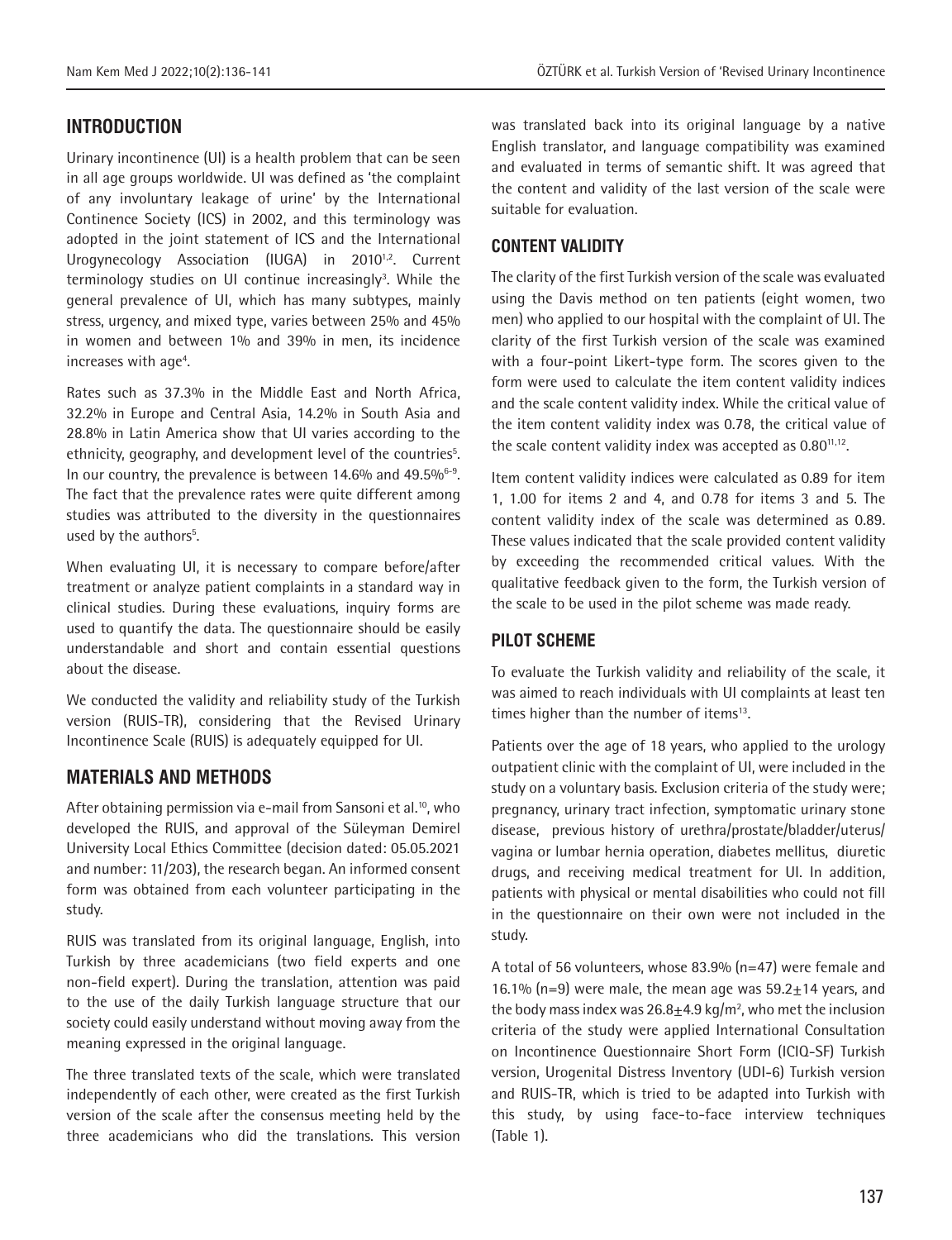## **Statistical Analysis**

The data obtained at the end of the pilot scheme were analyzed with Statistical Package for the Social Sciences v.23 and AMOS v.24 package program. Descriptive statistical analyses, explanatory and confirmatory factor analysis, Cronbach's alpha analysis, quarterly difference analysis, and correlation analysis of fit were performed on the data. Results are presented as frequency, percentage, and mean  $\pm$  standard deviation.

## **RESULTS**

In our study, the mean score from RUIS-TR was 8.71±4.11, and the median and mode values were 8 points. The 25% percentile score of the sample was 6, the 50% percentile score was 8, and the 75% percentile score was 12.

In the Turkish version of the scale, the Cronbach alpha coefficient was calculated as 0.810, and when it was removed from the scale, the item that caused an increase in the Cronbach alpha coefficient was not detected. Thus, the scale was found to have high reliability (Cronbach's alpha coefficient=0.80-1.00) (Table 2).

It was observed that the item-total correlation coefficients in the scale were greater than 0.25, the index of distinctiviness values were positive, and the p value obtained in the difference test between the lower and upper 27% groups was determined as 0.0001. It was determined that the rate of those who got 0 points, which is the lowest score that can be obtained from RUIS-TR, was 5.4% (n=3) and there was no floor effect. The rate of those who got 16 points, which is the highest score that can be obtained, was 1.8%  $(n=1)$  and there was no ceiling effect.

The Kaiser-Meyer-Olkin value of the scale was 0.762, the Bartlett Sphericity test chi-square value was 94.583, and the p value was 0.0001, the 'anti-image' correlation values were in the range of 0.709-0.884. In the light of these results, the analyses were continued using the principal components method. The explained variance rate of RUIS-TR, which preserves its single sub-dimensional structure, was calculated as 57.943% and its eigenvalue as 2.897.

Within the scope of convergent validity of RUIS-TR, its correlation with Turkish versions of ICIQ-SF and UDI-6

#### **Table 1. 'Revised Urinary Incontinence Scale' adapted into Turkish**

#### **Revised Urinary Incontinence Scale-Türkçe versiyon**

İdrar kaçırma şikayetinizle ilgili olarak son 4 haftayı düşündüğünüzde aşağıdaki kutucuklardan kendiniz için en uygun olanı işaretleyiniz. Aşağıdaki durum başınıza geldi mi, öyle ise bu durum sizi ne kadar rahatsız etti?:

- 1. Ani sıkışma hissi ile ilişkili olan idrar kaçırma
- $\bullet$  Asla  $(0)$
- Nadiren (1)
- Ara sıra (2)
- Çoğu zaman (3)
- 2. Fiziksel aktivite, öksürme veya hapşırma ile ilişkili olan idrar kaçırma
- $\bullet$  Asla  $(0)$
- Nadiren (1)
- Ara sıra (2)
- Çoğu zaman (3)
- 3. Az miktarda idrar kaçırma (damlama)
- $\bullet$  Asla  $(0)$
- Nadiren (1)
- Ara sıra (2)
- Çoğu zaman (3)
- 4. İdrar kaçırma hangi sıklıkta başınıza gelmektedir?
- Hiçbir zaman (0)
- Ayda bir kereden az (1)
- Ayda birkaç kez (2)
- Haftada birkaç kez (3)
- Her gün ve/veya her gece (4)
- 5. Her seferinde ne kadar miktarda idrar kaçırmaktasınız?
- Hiç (0)
- Birkaç damla (1)
- Hafif sızıntı (2)
- Çok fazla (3)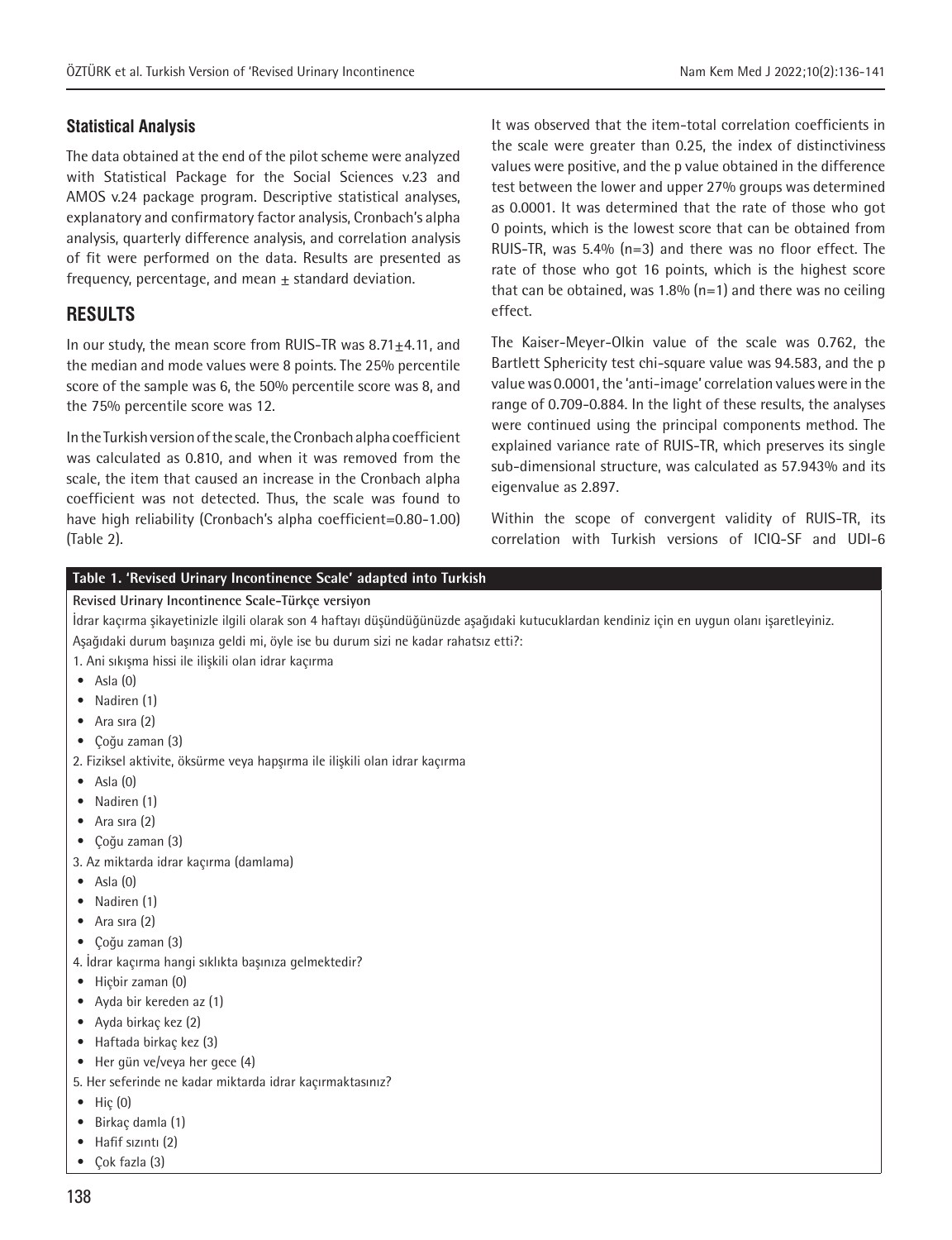was examined. Accordingly, a high level of positive linear relationship was determined between the total score of the RUIS-TR and the other two measurement tools, in which the convergent validity was evaluated, and it was found that it had an excellent concordance (r=0.80-1.00) (Table 3).

It was observed that the scale, whose reliability, structure and fit validity was ensured, also met the model goodness of fit values in confirmatory factor analyses (Figure 1, Table 4).

## **DISCUSSION**

According to the data obtained from the study, it was seen that RUIS-TR was adapted to Turkish, and its validity and reliability was ensured. During the clinical application of the Turkish scale; It is recommended that patients with 0-6 points be classified as 'mild', patients with 7-11 points as 'moderate', and patients with 12-16 points as 'severe' UI.

In the development study of RUIS by Sansoni et al.<sup>10</sup>, the total score obtained from the scale was calculated as  $10.92 \pm 3.33$ ,

based on the answers given by patients (86% female and 14% male). Although the gender distribution of the patients participating in the original study was slightly higher  $(10.92+3.33$  points vs. 8.71+4.11), the mean values obtained from the scale were compatible with our study, which is the Turkish version of the scale. During the clinical application of the original scale, the recommended cut-off values were 0-3 points (extremely mild), 4-8 points (mild), 9-12 points (moderate), and 13-16 points (severe)<sup>10</sup>. In the Turkish version of the scale, 0-6 points were considered as mild, 7-11 points as moderate, and 12-16 points as severe. We thought this variation occurred due to the difference in the mean, median, and mode values of the scores given to the scale by the samples in the studies.

The most important indicator of the reliability of the scales is the value of the Cronbach alpha coefficient. In this context, the Cronbach alpha coefficient obtained from the pre-treatment sample group of the original study was 0.73 and the Cronbach alpha coefficient obtained from the post-treatment sample

| Table 2. Validity and reliability results of Revised Urinary Incontinence Scale-Turkish version |                |                |                   |                   |                |                |  |
|-------------------------------------------------------------------------------------------------|----------------|----------------|-------------------|-------------------|----------------|----------------|--|
|                                                                                                 | <b>RUIS-TR</b> | <b>RUIS-TR</b> | <b>RUIS-TR</b>    | <b>RUIS-TR</b>    | <b>RUIS-TR</b> | <b>RUIS-TR</b> |  |
|                                                                                                 | Item 1         | Item 2         | Item <sub>3</sub> | Item <sub>4</sub> | Item 5         |                |  |
| Mean                                                                                            | 1.18           | 1.73           | 1.55              | 2.66              | 1.59           | 8.71           |  |
| <b>Standard deviation</b>                                                                       | 1.15           | 1.19           | 0.97              | 1.24              | 0.85           | 4.11           |  |
| Item-total correlation                                                                          | 0.538          | 0.584          | 0.509             | 0.729             | 0.675          | ۰              |  |
| Item discrimination strength index                                                              | 7.977          | 10.057         | 5.675             | 8.721             | 6.693          | 14.165         |  |
| <b>Factor load</b>                                                                              | 0.705          | 0.742          | 0.663             | 0.864             | 0.814          | -              |  |
| Cronbach alpha                                                                                  | 0.792          | 0.779          | 0.798             | 0.729             | 0.761          | 0.810          |  |
| RHIS-TR: Revised Hrinary Incontinence Scale-Turkish version                                     |                |                |                   |                   |                |                |  |

RUIS-TR: Revised Urinary Incontinence Scale-Turkish version

| Table 3. Convergent validity results of Revised Urinary Incontinence Scale-Turkish version |   |                            |                          |  |  |  |
|--------------------------------------------------------------------------------------------|---|----------------------------|--------------------------|--|--|--|
|                                                                                            |   | <b>ICIQ-SF total score</b> | <b>UDI-6 total score</b> |  |  |  |
|                                                                                            |   | $8.9 + 5.9$                | $6.8 + 4.3$              |  |  |  |
| RUIS-TR Item 1                                                                             | r | $0.534**$                  | $0.793**$                |  |  |  |
|                                                                                            | р | 0.0001                     | 0.0001                   |  |  |  |
| <b>RUIS-TR Item 2</b>                                                                      |   | $0.656**$                  | $0.799**$                |  |  |  |
|                                                                                            | р | 0.0001                     | 0.0001                   |  |  |  |
| RUIS-TR Item 3                                                                             |   | $0.511***$                 | $0.777**$                |  |  |  |
|                                                                                            | р | 0.0001                     | 0.0001                   |  |  |  |
| <b>RUIS-TR Item 4</b>                                                                      |   | $0.788**$                  | $0.680**$                |  |  |  |
|                                                                                            | p | 0.0001                     | 0.0001                   |  |  |  |
| <b>RUIS-TR Item 5</b>                                                                      |   | $0.753**$                  | $0.573**$                |  |  |  |
|                                                                                            | р | 0.0001                     | 0.001                    |  |  |  |
| <b>RUIS-TR total score</b>                                                                 |   | $0.854***$                 | $0.866**$                |  |  |  |
|                                                                                            | p | 0.0001                     | 0.0001                   |  |  |  |

\*\*: p value is significant at the level of 0.01.

RUIS-TR: Revised Urinary Incontinence Scale-Turkish version, ICIQ-SF: International Consultation on Incontinence Questionnaire Short Form-Turkish version, UDI-6: Urogenital Distress Inventory-Turkish version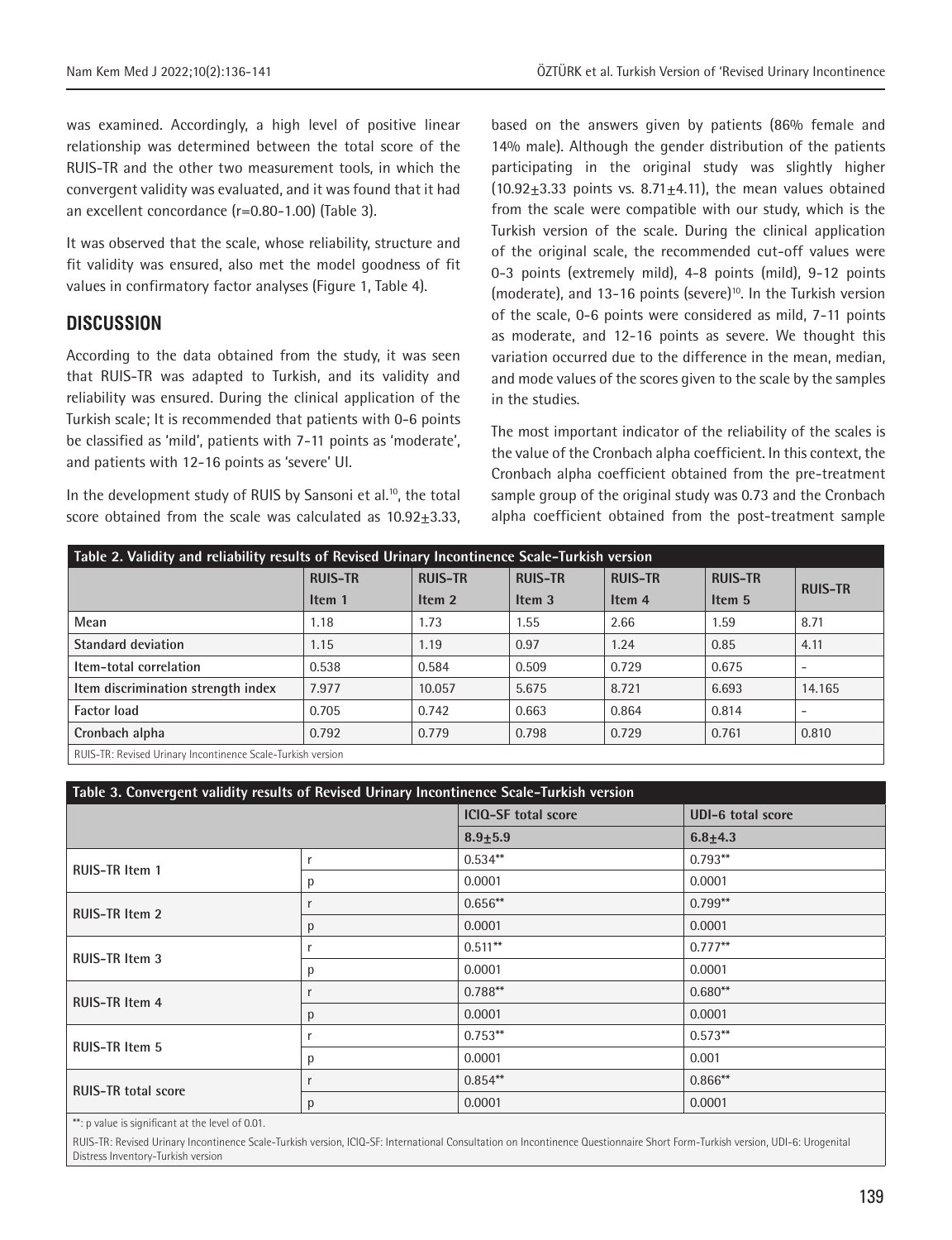group was 0.90, and the scale was found reliable<sup>10</sup>. In the Turkish version of the scale, this value was calculated as 0.810, and it was observed that RUIS-TR provided high reliability.

The condition for the applicability of factor analysis during the analyses performed in scale development and adaptation studies was Kaiser-Meyer-Olkin value above 0.60 and the Bartlett Sphericity test chi-square test p value less than 0.05<sup>13</sup>. The applicability condition for factor analysis was met in the



**Figure 1.** Confirmatory factor analysis diagram of the Revised Urinary Incontinence Scale-Turkish version

| Table 4. Confirmatory factor analysis results of the Revised<br>Urinary Incontinence Scale-Turkish version |                      |  |  |  |
|------------------------------------------------------------------------------------------------------------|----------------------|--|--|--|
| <b>Model fit indices</b>                                                                                   | Value in RUIS-TR     |  |  |  |
| $\chi^2$ /df                                                                                               | $1.364^{\mathrm{i}}$ |  |  |  |
| <b>RMSEA</b>                                                                                               | 0.081 <sup>k</sup>   |  |  |  |
| <b>SRMR</b>                                                                                                | $0.043^{\mathrm{i}}$ |  |  |  |
| <b>CFI</b>                                                                                                 | $0.980^{i}$          |  |  |  |
| GFI                                                                                                        | $0.958^{i}$          |  |  |  |
| <b>AGFI</b>                                                                                                | $0.875^{k}$          |  |  |  |
| IFI                                                                                                        | $0.981$ <sup>i</sup> |  |  |  |
| TI I                                                                                                       | $0.959^{i}$          |  |  |  |

<sup>i</sup>: good fit, <sup>k</sup>: Acceptable fit.

RUIS-TR: Revised Urinary Incontinence Scale-Turkish version, RMSEA: Root Mean Square Error of Approximation, SRMR: Standardized Root Mean Squared Residual, CFI: Comparative Fit Index, GFI: Goodness-of-Fit Index, AGFI: Adjusted Goodness-of-Fit Index, IFI: Incremental Fit Index, TLI: Tucker-Lewis Index

original study and in this study, which is an adaptation study into Turkish. In this context, while the factor load explained in the original study was 49%, the eigenvalue was 2.43, and the factor loads of the items were in the range of 0.64-0.80, these values were found to be 57.943, 2.897 and the range of 0.663- 0.864, respectively, in the Turkish version of the scale, which showed the validity of RUIS-TR.

In the original study, its correlation coefficient with the UDI-6, in which the concordance validity was evaluated, was 0.76 (p<0.01), and its correlation coefficient with the ICIQ-SF was  $0.74$  ( $p<0.01$ <sup>10</sup>. In our study, both correlation coefficients remained above 0.80 with the Turkish version of UDI-6 and ICIQ-SF, and RUIS-TR showed excellent concordance with other scales.

In scale development and adaptation studies, it is desired that the floor and ceiling effects in the sample be below 15%<sup>14</sup>. In this context, while the rate of those who got a base score was 0.5% in the original study, the rate of those who got a ceiling score was  $5.6\%$ <sup>10</sup>. In our study, these rates were  $5.4\%$  and  $1.8\%$ , respectively, below the 15% limit value desired to be applied in the literature.

When adapting the original scales to a different culture and language, confirmatory factor analysis is recommended as well as explanatory factor analysis and reliability analysis<sup>15</sup>. In this study, confirmatory factor analysis was applied after the explanatory factor analysis, and it was observed that the scale met the model goodness of fit values.

## **Study Limitations**

The main limitation of our study is its single-center conducted nature. However, it was observed that RUIS-TR was adapted to Turkish, and its validity and reliability were ensured.

# **CONCLUSION**

The use of the internationally standardized RUIS-TR scale form in the evaluation of patients who apply with UI complaints will strengthen the clinicians' armamentarium both in practice and in future studies. At the same time, we believe that analyzing the obtained data in a common ground will prevent conceptual confusion in diagnosis and treatment.

## **Ethics**

**Ethics Committee Approval:** The study were approved by the Süleyman Demirel University of Local Ethics Committee (decision dated: 05.05.2021 and numbered: 11/203).

**Informed Consent:** Consent form was filled out by all participants.